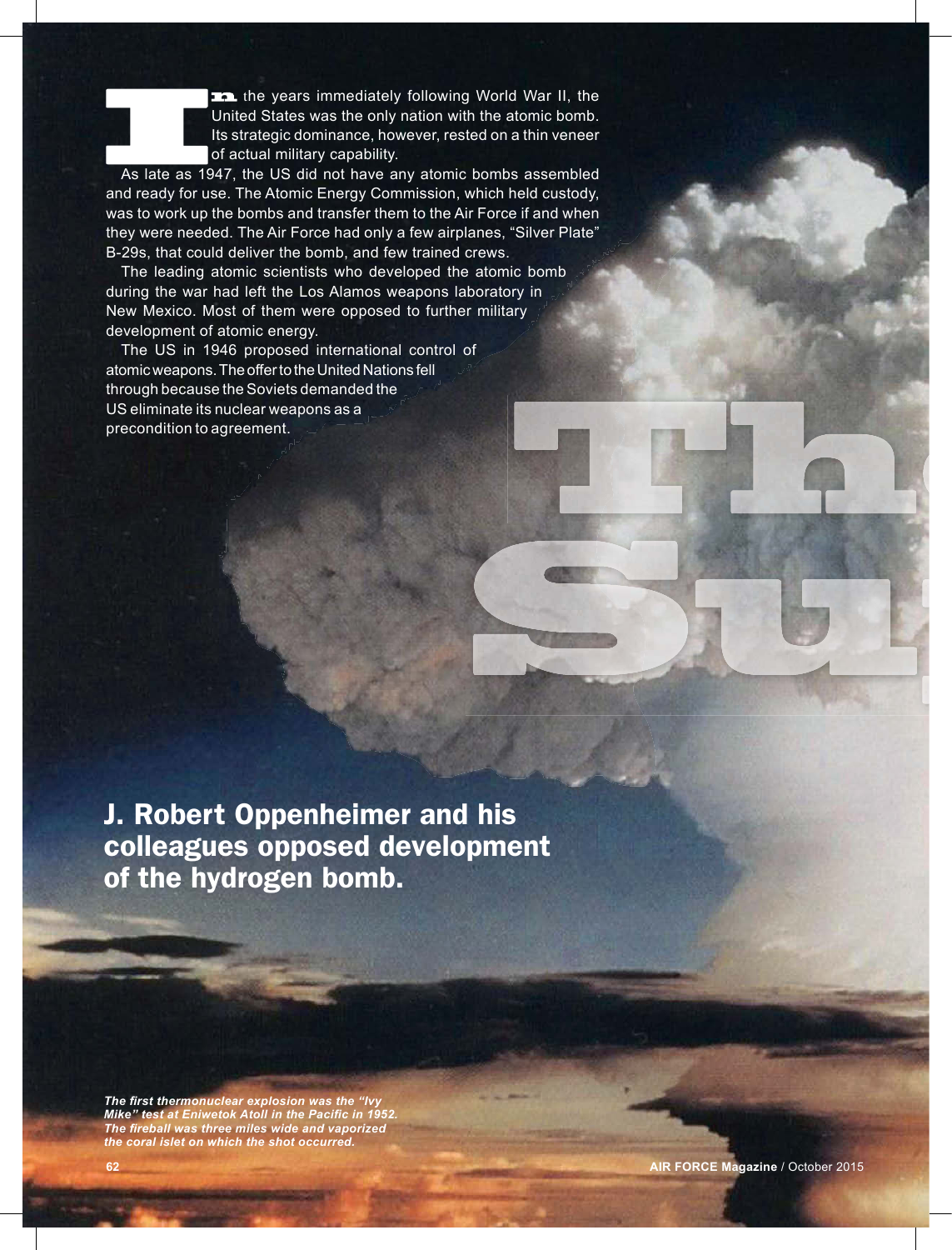The concept for a far more powerful nuclear weapon—the hydrogen bomb, called the "Super" by the atomic scientists—had been around for some time. Few outside of the scientific community knew about it, and except for a few scattered advocates, there was almost no interest in pursuing it.

Until October 1949, the President of the United States had never heard of the hydrogen bomb, nor had the Joint Chiefs of Staff. Disclosure beyond the scientific inner circle was brought about by dramatic events and a few determined insiders. The Soviet Union exploded a nuclear device,

"Joe 1," Aug. 29, 1949. It was an exact copy of the "Fat Man" atomic bomb dropped on Nagasaki, Japan. British scientist Klaus Fuchs, arrested in London, admitted in January 1950 that he had passed atomic secrets, stolen at Los Alamos, to the Soviet Union.

By John T. Correll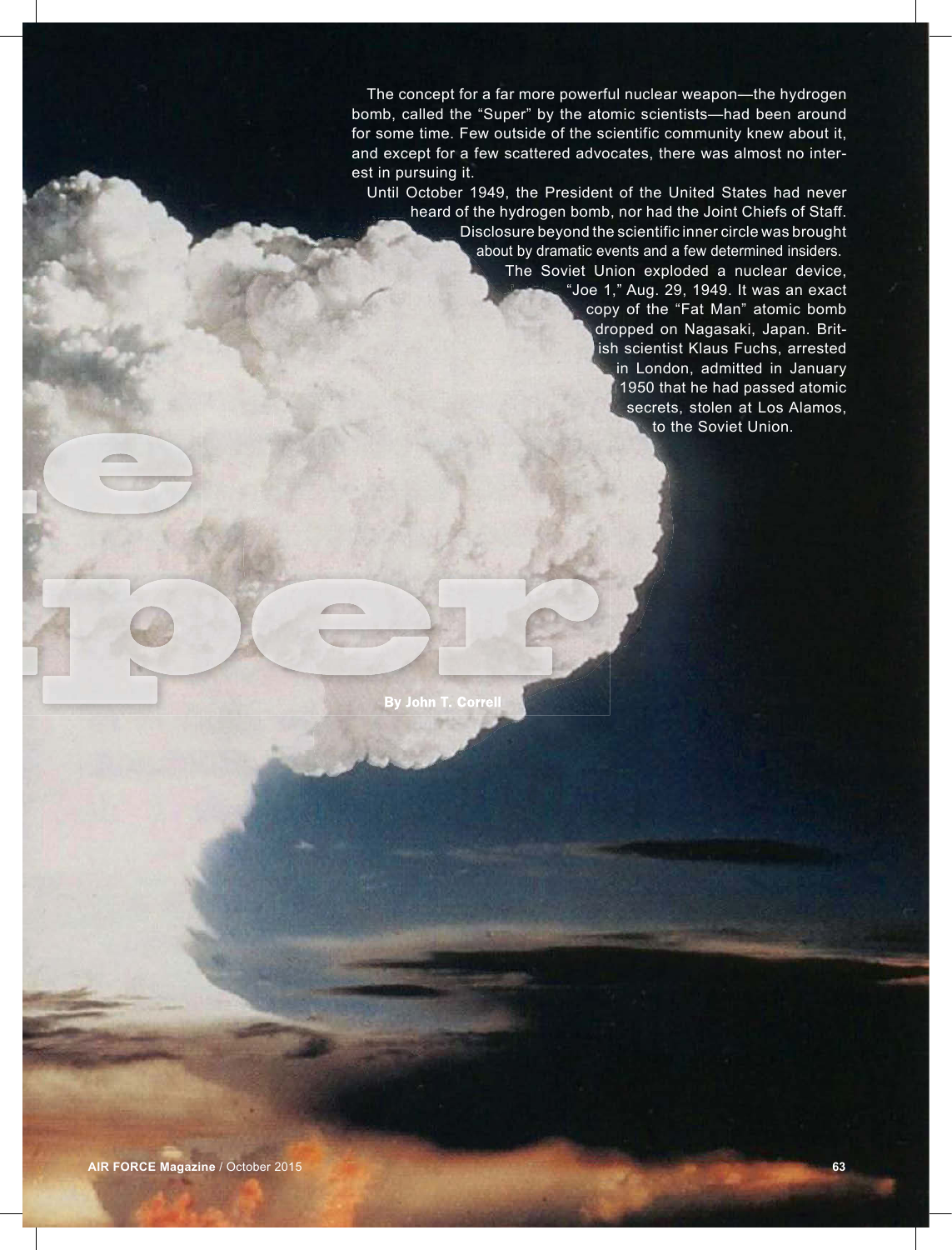President Truman, informed that a hydrogen bomb was possible and advised that the Soviets might not be that far behind, ordered a development program into high gear. The United States did not yet know that the Soviet Union had been working on a hydrogen bomb since 1948, aided by research obtained by espionage from Los Alamos.

### **AT EASE**

An atomic or fission bomb is exploded by bringing enhanced uranium or plutonium to critical mass. A hydrogen or fusion bomb is a two-stage device. The primary stage is an atomic bomb, which acts as a trigger, aided by another atomic "spark plug" in the secondary stage, to compress and ignite hydrogen isotopes. The thermonuclear chain reaction thus induced releases 1,000 times more energy than an atomic bomb.

The Manhattan Project team at Los Alamos was aware of the theory that an atomic bomb might be able to detonate a fusion explosion. However, with time pressures of the war bearing down on them, they chose to concentrate on the fundamental task of producing an atomic bomb, a formidable challenge in itself.

Physicist Edward Teller, the foremost advocate of the Super, was permitted to conduct theoretical fusion research as a minor effort at Los Alamos, but lab director J. Robert Oppenheimer kept the project's emphasis on the atomic bomb, which was tested successfully in July 1945. The clash between Teller and Oppenheimer would continue spectacularly over the next 10 years.

When World War II ended, the United States felt secure in its military superiority and had no inclination to develop more powerful weapons—or to take an adversarial position toward its wartime ally, the Soviet Union.

In his famous speech at Westminster College in Fulton, Mo., in March 1946, Winston Churchill warned that an "Iron Curtain" had descended on Europe. It is seldom remembered that the speech was poorly received at the time. *The New York Times* reported that President Truman had no comment and the prevailing opinion in Congress and "in the high councils of the Administration" was that Churchill had been excessively provocative toward the Soviet Union.

In June 1946, the United States offered to give up its store of atomic weapons and turn its atomic secrets over to a proposed UN International Atomic Development Authority, which *Edward Teller, the foremost advocate of the hydrogen bomb, could not get his "Classical Super" to work. Detonation of a thermonuclear device, it was subsequently learned, required compression of the fission fuel, not just high levels of heat.*

would use atomic energy for peaceful purposes. It might have been accepted if the Soviet Union had not refused to concede veto power in the UN on atomic issues. The international control issue bubbled along into 1948, but it was essentially over.

Oppenheimer wrote and spoke often in favor of international handling of atomic energy and open communication on science. "We vastly overestimate the value of secrecy and underestimate the corrosive effects of it," he said.

The Atomic Energy Act of 1946 transferred control and custody of nuclear weapons from the military to the new Atomic Energy Commission. The first AEC chairman was David E. Lilienthal, an ardent New Dealer, head of the Tennessee Valley Authority, and an implacable foe of the Super, which he regarded as dangerous and unnecessary.

Most of the AEC commissioners sided with Lilienthal. The exception was Lewis Strauss, a former investment banker, a rear admiral in the Navy Reserve, and a hard-nosed Cold Warrior. He, along with Teller, Oppenheimer, and Lilienthal would figure prominently in the melodrama to come.

The armed forces were not particularly worried about nuclear weapons. Military intelligence did not expect a challenge to the US monopoly. The Navy predicted the Soviets would not have the bomb until 1965. The Army guessed 1960; the Air Force said by 1952.

In January 1949, the AEC nuclear stockpile reached 56 atomic bombs.

### **TRUMAN'S DECISION**

The Soviet atomic bomb test in August 1949 was discovered soon thereafter by the United States and announced to the world by President Truman on Sept. 23. The surprise set off renewed interest in the hydrogen bomb by the AEC and in Congress by the Joint Committee on Atomic Energy.

At an AEC meeting Oct. 5, Strauss distributed a memo to his fellow commissioners proposing a "quantum jump" in nuclear capability and "an intensive effort to get ahead with the Super."

It was the first clear proposal for the hydrogen bomb.





*J. Robert Oppenheimer, who led the development of the atomic bomb, was opposed to the hydrogen bomb. He was stripped of his security clearance by the AEC in 1954 because of his continued association with Communists and a casual attitude toward information security—although animosity from those who disliked him likely played a part as well.*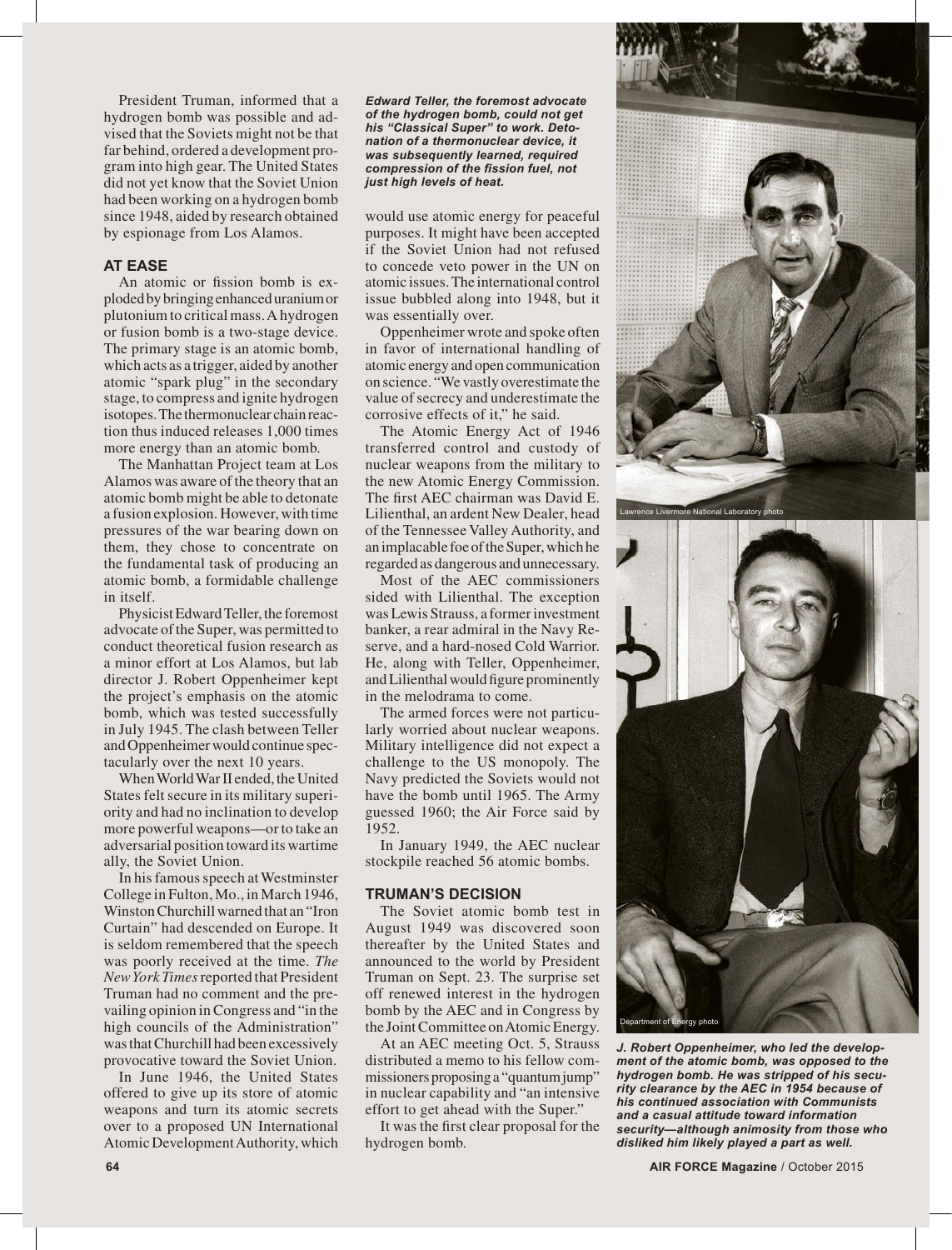

*President Eisenhower takes a briefing from Lewis Strauss, AEC chairman, on the hydrogen bomb tests in 1954. Strauss distrusted Oppenheimer.*

Strauss then met with the executive secretary of the National Security Council and instigated the first notice to Truman of the possibility of a hydrogen bomb. The Joint Chiefs of Staff were let in on the secret the following week. It became public knowledge in November when Sen. Edwin C. Johnson (D-Colo.) revealed on a local television broadcast in New York that American scientists were trying to make a "super bomb" many times more powerful than the atomic bomb.

AEC chairman Lilienthal responded by calling in the Commission's General Advisory Committee, which was chaired by Oppenheimer. The committee members were atomic scientists stridently against a hydrogen bomb. After a two-day meeting, they produced a report on Oct. 30 saying that all-out development of the hydrogen bomb would be "wrong."

In remarkably harsh language, Oppenheimer and the GAC said that "a super bomb might become a weapon of genocide," represented "a threat to the future of the human race," and that "a super bomb should never be produced." In the opinion of the GAC, "the extreme dangers to mankind inherent in the proposal outweigh any military advantage that could come from this development."

By that time, Truman had heard directly from Strauss, who urged him

development. The Joint Chiefs of Staff agreed with Strauss. Truman sought further advice from a special committee consisting of Lilienthal, Secretary of State Dean Acheson, and Secretary of Defense Louis A. Johnson. Acheson and Johnson advised Truman to proceed with the Super. Speculation in the press was in-

to give the highest priority to H-bomb

flamed by the news from Britain that physicist Fuchs had confessed to passing atomic and hydrogen secrets to the Soviet Union. Fuchs had been a British representative at Los Alamos and had seen all of the research in the archives there on thermonuclear weapon research.

Truman made his decision Jan. 31, 1950. He asked Acheson, Johnson, and Lilienthal whether the Soviets could develop a hydrogen bomb. They agreed that the Soviets probably could. "In that case, we have no choice," Truman said. "We'll go ahead."

Congress gave Truman overwhelming approval, across party lines, for his decision, but the atomic scientists and many in the news media disagreed vehemently. Lilienthal resigned, as he had planned to do anyway.

Truman's decision gained additional credibility that summer when the FBI arrested Julius and Ethel Rosenberg and other members of a Soviet spy ring that had stolen atomic secrets from Los Alamos during the war.

### **THE DESIGN THAT WORKED**

Edward Teller struggled through the postwar years but could not get his design for the "Classical Super" to work. He assumed, erroneously, that the heat from an atomic device alone would be enough to ignite fusion.

In 1950, mathematician Stanislaw Ulam, using new high speed computers, discovered a mistake made by Teller and his associates in 1946. Direct ignition would take an impractical amount of tritium, one of the hydrogen isotopes in the fission fuel, if it would work at all.

Ulam said Teller "was not easily reconciled" to the report of the error but "warmed" to the idea of a "staged" approach when Ulam suggested it in January 1951. In March, Teller and Ulam wrote a classified paper on a new concept, in which an atomic bomb might ignite a secondary explosion in fission fuel located separately from the atomic trigger in the hydrogen bomb casing.

Detonation of the thermonuclear fuel would require compression as well as heat. Teller improved the idea by adding a second atomic component as a "spark plug" in the second stage of the process. Thus, embedded within the hydrogen bomb were the atomic bomb trigger and the atomic spark plug in a separate cylinder.

The revised configuration was ultimately successful, but to Teller's displeasure, it was called the "Teller-Ulam design." Teller resented Ulam's contribution being accorded equal credit with his own previous 10 years of work and said that the final configuration had been his. Nevertheless, the Teller-Ulam designation stuck and went on to be used in almost all modern nuclear weapons by all of the major nuclear powers.

# **IVY MIKE**

The first successful explosion of a hydrogen device was the "Ivy Mike" test Nov. 1, 1952, in the Marshall Islands, a remote section of the Pacific about 1,200 miles east of Guam. The device weighed 82 tons and was essentially more a building than a bomb. It was constructed on Elugelab, one of 40 coral islets in the Eniwetok Atoll.

After the war, the United States had designated Eniwetok, along with the Bikini Atoll, for testing of nuclear weapons and the native inhabitants had been relocated. Observers watched the Ivy Mike test from various islands a safe distance away.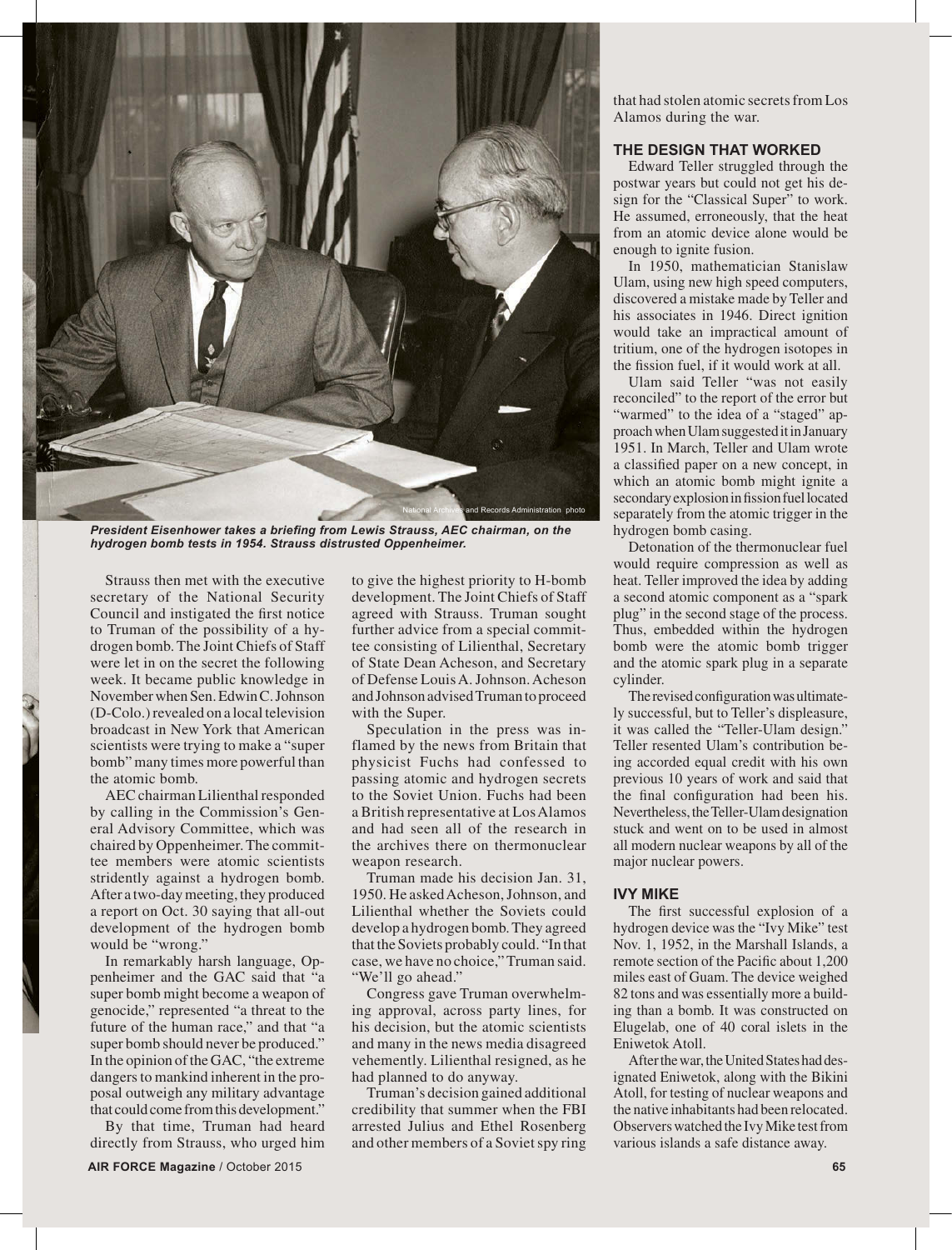Ivy Mike detonated with a thermonuclear yield of 10.4 megatons, a thousand times more powerful than the "Little Boy" bomb at Hiroshima, and vaporized Elugelab. "Once the explosion broke through the casing, it expanded in seconds to a blinding white fireball more than three miles across (the Hiroshima fi reball had measured little more than one-tenth of a mile) and rose over the horizon like a dark sun," said Richard Rhodes, author of *Dark Sun: The Making of the Hydrogen Bomb.* "The crews of the task force, 30 miles away, felt a swell of heat as if someone had opened a hot oven, heat that persisted long enough to seem menacing."

The first thermonuclear test by the Soviets, "Joe 4," came less than a year later. They evacuated tens of thousands of people from Semipalatinsk in northeastern Kazakhstan, mounted a bomb the size of the US "Fat Man" atomic bomb atop a tower, and touched it off for a modest yield of 400 kilotons in August 1953.

More tests followed on both sides. The highest yield ever achieved by a US device, 15 megatons, was the "Castle Bravo" shot at Bikini in March 1954. The fireball was nearly four miles wide. The Soviets dropped a 1.6 megaton bomb from a Tu-16 bomber in November 1955.

Soviet leader Nikita Khrushchev gloated that his nation had been first o explode a hydrogen bomb from an airplane. The previous US explosion, he said, "was not a hydrogen bomb but a hydrogen installation." The United States dropped its first H-bomb from an airplane in May 1956.

### **OUSTING OPPENHEIMER**

Strauss became director of the AEC in July 1953. The stage was set for the final showdown with Oppenheimer, who was regarded by many in the AEC and the Pentagon as a security risk.

By then, Oppenheimer was director of the Institute for Advanced Study in Princeton, N.J., and no longer on the GAC but he was a consultant under contract to the AEC. In that capacity, he routinely got copies of classified reports from all AEC divisions. His consultancy was to expire in 1954 and his security clearance had to be renewed if the contract was to be extended.

The question of his security clearance was not strictly a matter of loyalty. It also had to do with his casual attitude toward information security, an issue on which he and Strauss had tangled before. Oppenheimer's continued association with known Communists was also a concern.

Some of it was old news. Oppenheimer's wife and brother had been members of the Communist Party in the 1930s. Oppenheimer described himself as a "fellow traveler" who contributed money to Communist causes until 1942. His qualifications to be scientific director of the Manhattan Project had overridden concerns about his previous activities.

After that, however, Oppenheimer generated new questions about his

judgment and veracity with conflicting accounts in 1943 and 1946 of his dealings with Hakkon Chevalier, a friend and fellow member of the faculty at Berkeley. In 1943, Chevalier tried to recruit Oppenheimer to provide technical information to the Soviet Union. Oppenheimer delayed for months telling Manhattan Project security about it and then said the approach was by an unknown stranger. He later acknowledged to the FBI that the Soviet agent had been Chevalier.

Oppenheimer's pattern of conduct led Air Force leaders in 1951 to order that he not be used as a consultant or given classified information. Strauss had deeper doubts and thought Oppenheimer might be "another Fuchs." In November 1953, a former staff director of the Joint Congressional Committee on Atomic Energy wrote to the FBI saying that Oppenheimer was not trustworthy.

With these allegations swirling about in 1953, Oppenheimer made the situation infinitely worse by visiting his old friend Chevalier in Paris and going to dinner with him. To Oppenheimer's mind, Chevalier's politics were harmless, but US officials were enraged. President Eisenhower cut off Oppenheimer's access to atomic secrets and the AEC suspended his clearance in December 1953.

A special AEC Personnel Security Board held hearings, taking testimony from Oppenheimer and others over a period of two months. Among those testifying was Edward Teller, who

> *Truman, shown here on a tour of Andrews Field, Md., with Air Force escorts, had never heard of a hydrogen bomb until October 1949. He decided that the United States had "no choice" except to proceed with development.*

**66 AIR FORCE Magazine** / October 2015